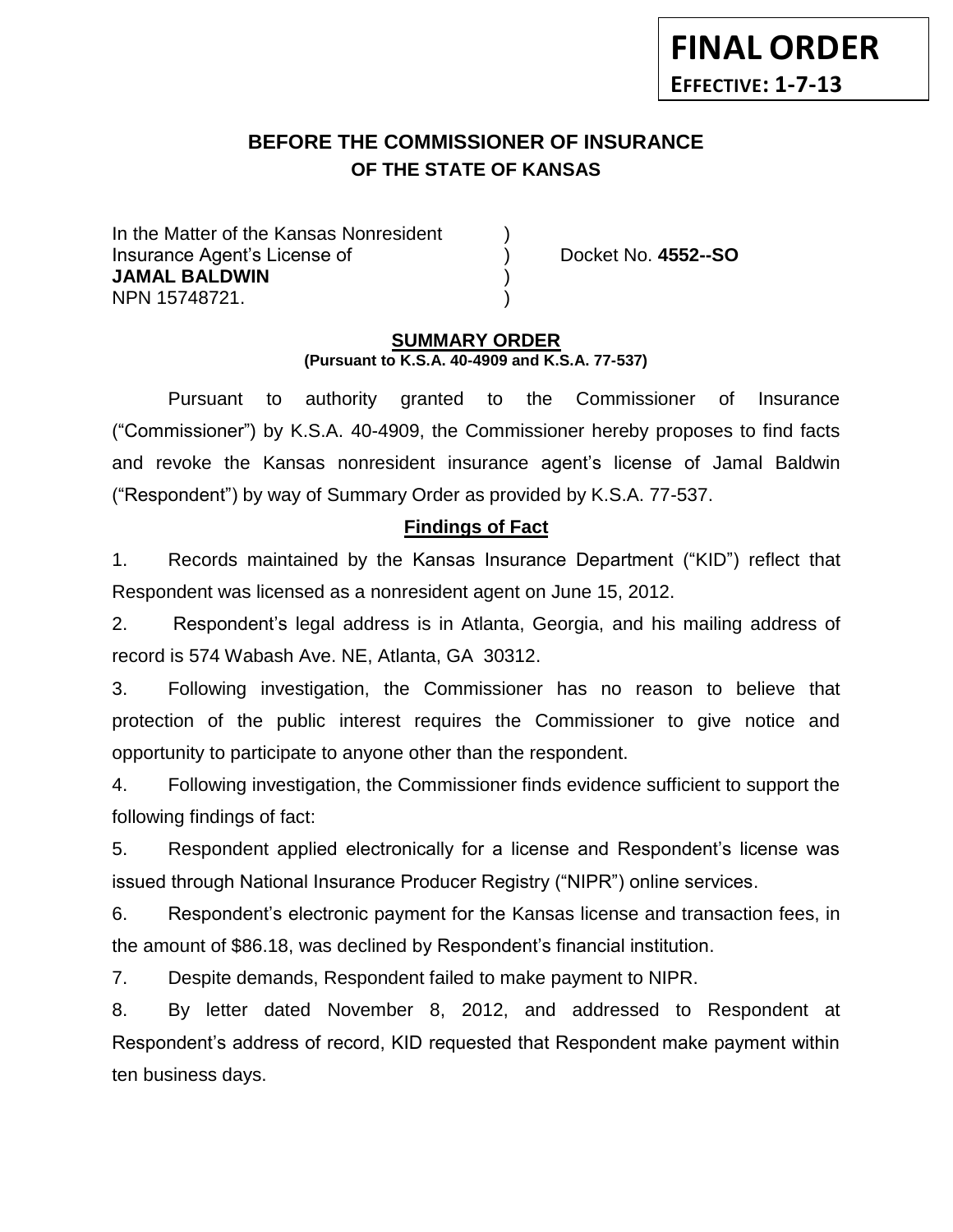9. Respondent called, explaining that an error caused the transaction to fail, and sent documentation reflecting that a check made out to NIPR in the amount of \$2,342.06 had been shipped by FedEx on November 8, 2012, as a first payment on Respondent's debt to NIPR.

10. According to NIPR, the check was returned unpaid, and Respondent made the payment by credit card.

11. According to NIPR, Respondent's second installment was due on December 10, 2012.

12. As of December 17, 2012, Respondent had not made the payment, and to date, KID has not received confirmation of payment to NIPR.

# **Applicable Law**

## 13. K.S.A. 2011 Supp. 40-4909(a) provides, in relevant part:

"The commissioner may deny, suspend, revoke or refuse renewal of any license issued under this act if the commissioner finds that the applicant or license holder has: . . .

(8) Used any fraudulent, coercive, or dishonest practice, or demonstrated any incompetence, untrustworthiness or financial irresponsibility in the conduct of business in this state or elsewhere." K.S.A. 2011 Supp. 40- 4909(a).

14. The Commissioner may revoke any license issued under the Insurance Agents Licensing Act if the Commissioner finds that the interests of the insurer or the insurable interests of the public are not properly served under such license. K.S.A. 2011 Supp. 40-4909(b).

## **Conclusions of Law**

15. The Commissioner has jurisdiction over Respondent as well as the subject matter of this proceeding, and such proceeding is held in the public interest.

16. The Commissioner finds, based on the facts contained in paragraphs 5 through 12, that Respondent's license may be revoked pursuant to K.S.A. 40-4909(a)(8) because Respondent has demonstrated financial irresponsibility in business.

2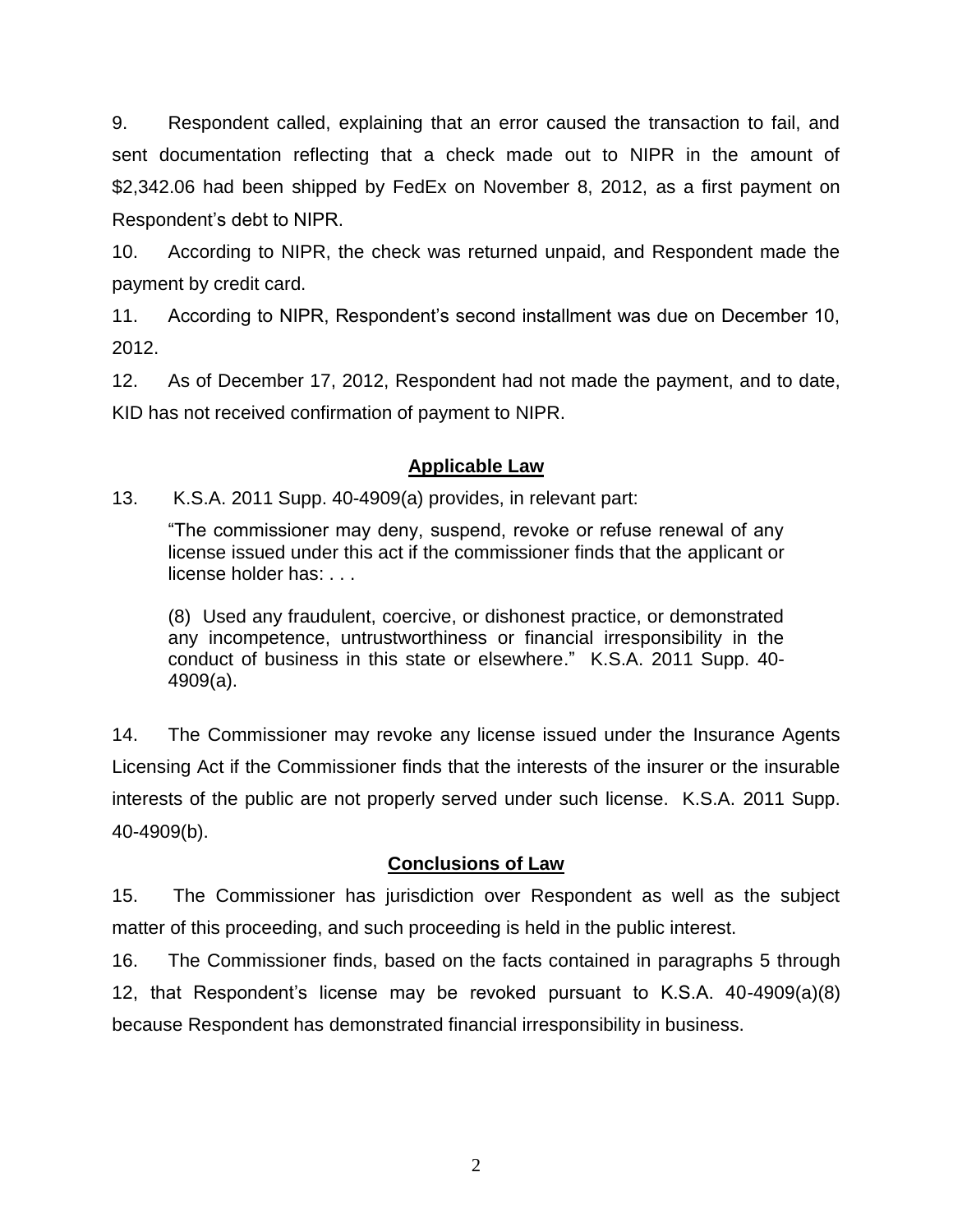17. Based on the foregoing findings, the Commissioner concludes that sufficient grounds exist for the revocation of Respondent's insurance agent's license pursuant to K.S.A. 40-4909(a).

18. The Commissioner further concludes Respondent's license may be revoked pursuant to K.S.A. 40-4909(b) because such license is not properly serving the interests of the insurer and the insurable interests of the public.

19. Based on the facts and circumstances set forth herein, it appears that the use of summary proceedings in this matter is appropriate, in accordance with the provisions set forth in K.S.A. 77-537(a), in that the use of summary proceedings does not violate any provision of the law, the protection of the public interest does not require the KID to give notice and opportunity to participate to persons other than Respondent, and after investigation, KID believes in good faith that the allegations will be supported to the applicable standard of proof.

### **Policy to be Served**

20. Before issuing an insurance agent license, the Commissioner must determine that the applicant is qualified and has not committed any act that would be grounds for denial, suspension, or revocation. K.S.A. 40-4905(b). Further, the Commissioner may revoke any license issued under the Insurance Agents Licensing Act if the Commissioner finds that the interests of the insurer or the insurable interests of the public are not properly served under the license. The following action is necessary and appropriate to promote the security and integrity of the insurance business and protect insurance consumers by licensing, or continuing to license, persons or entities to sell, solicit, or negotiate insurance in the State of Kansas only if their conduct indicates they are both qualified and trustworthy.

**IT IS THEREFORE ORDERED BY THE COMMISSIONER OF INSURANCE THAT** the Kansas nonresident insurance agent's license of **JAMAL BALDWIN** is hereby **REVOKED. It is further ordered,** that **JAMAL BALDWIN** shall **CEASE and DESIST** from the sale, solicitation, or negotiation of insurance, doing any act toward the sale, solicitation, or negotiation of insurance, and/or receiving compensation deriving from the sale, solicitation, or negotiation of insurance in Kansas or on Kansas risks through business conducted on and after the effective date of this order.

3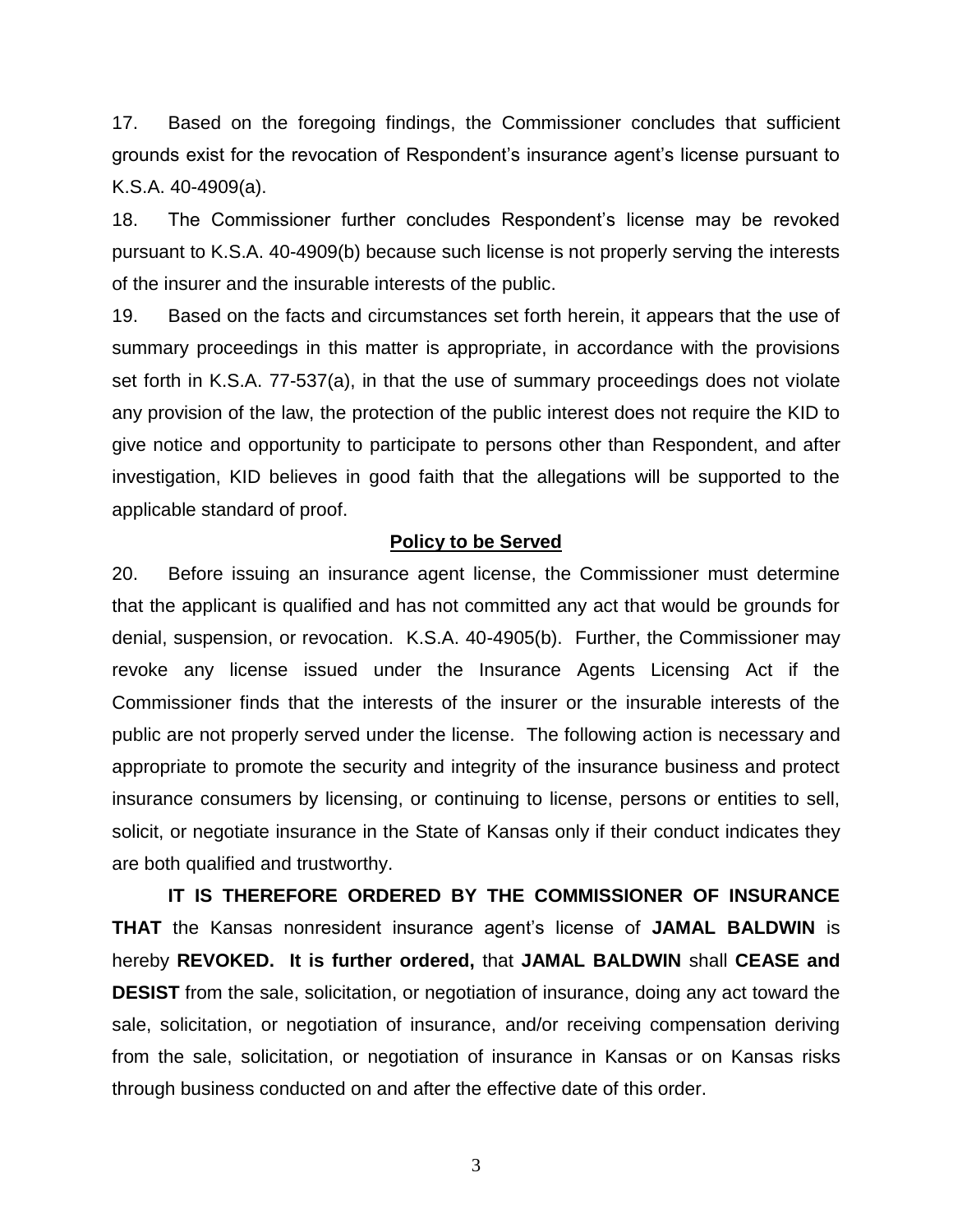**It is further ordered**, pursuant to KSA 77-415(b)(2)(A), that this order is designated by KID as precedent.

## **IT IS SO ORDERED THIS \_\_19th\_\_ DAY OF DECEMBER 2012, IN THE CITY OF TOPEKA, COUNTY OF SHAWNEE, STATE OF KANSAS.**



\_/s/ Sandy Praeger\_\_\_\_\_\_\_\_\_\_\_\_\_\_\_\_ Sandy Praeger Commissioner of Insurance

BY:

/s/ John Wine John Wine General Counsel

# **NOTICE OF RIGHTS TO HEARING AND REVIEW**

**Within fifteen (15) days of the date of service of this Summary Order, Respondent** may submit a written request for a hearing pursuant to K.S.A. 77-537 and K.S.A. 77-542. Any request for a hearing should be addressed to the following:

John Wine, General Counsel Kansas Insurance Department 420 S.W. 9<sup>th</sup> Street Topeka, Kansas 66612

If a hearing is requested, the Kansas Insurance Department will serve notice of the time and place of the hearing and information on procedures, right of representation, and other rights of parties relating to the conduct of the hearing.

**If a hearing is not requested in the time and manner stated above, this Summary Order shall become effective as a Final Order upon the expiration of time for requesting a hearing.** In the event Respondent files a Petition for Judicial Review, pursuant to K.S.A. 77-613(e), the agency officer to be served on behalf of the Kansas Insurance Department is

John Wine, General Counsel Kansas Insurance Department 420 S.W. 9<sup>th</sup> Street Topeka, Kansas 66612